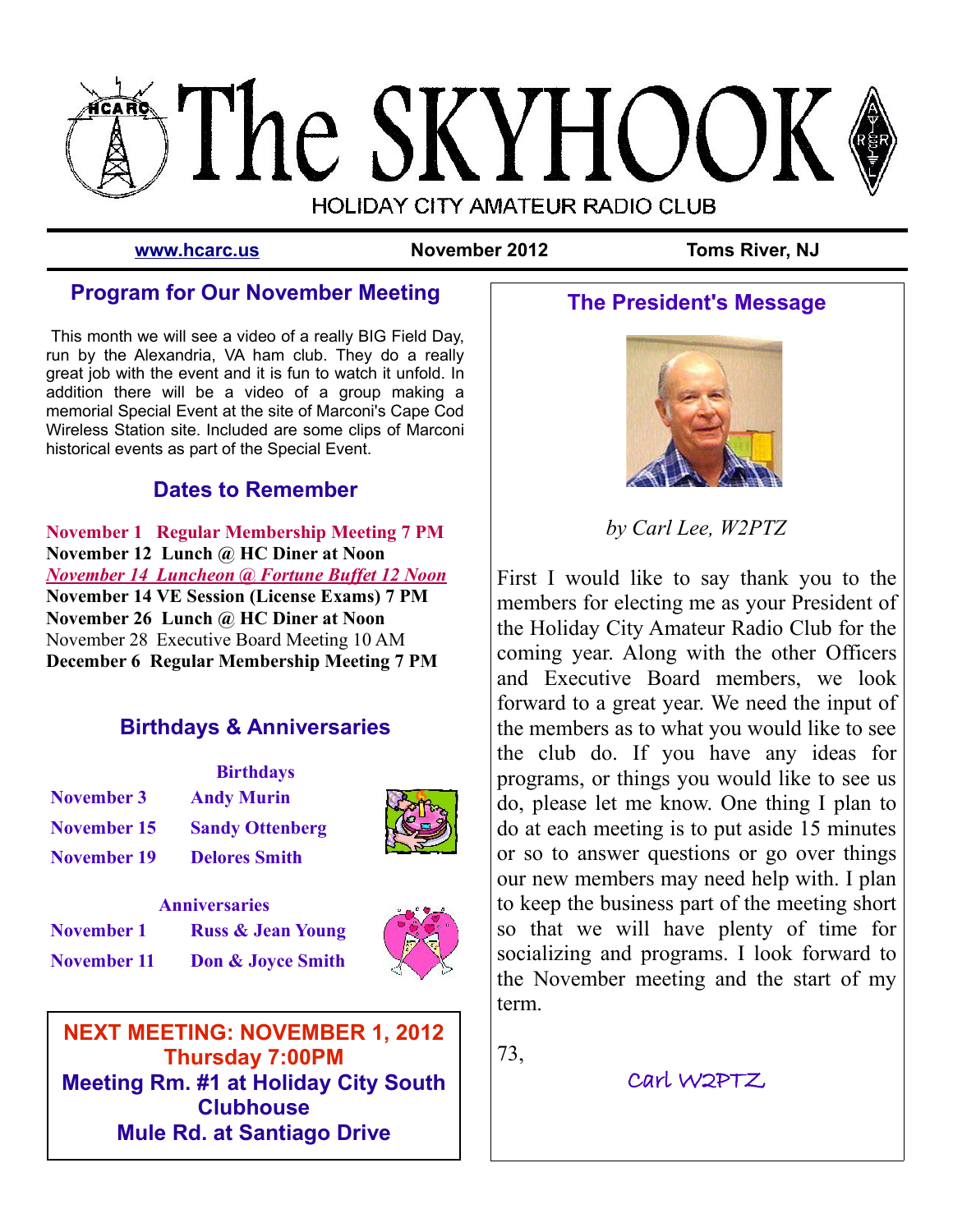# **Our Newly-Elected Officers**

**President**: Carl Lee W2PTZ **Vice President**: (no nominations) **Secretary**: John Hann K2JWH **Treasurer**: Larry Puccio K2QDY **Executive board**: Ed Picciuti W1EAP, John Roberts KQ4WR, and Don Smith W2III

## **Proposed Amendment to the HCARC Constitution**

*The proposed change would delete the office of Vice President, which is presently vacant, and reduce the number of Executive Board members.*

This amendment was presented to the Chairman of the meeting of 10-04-12.

"The reason for the proposed amendment:

As the club has expanded or contracted in membership over time, it is appropriate to adjust the number of officers, as was done in 1999, 2000 and 2003.

Amendment to article IV of the Constitution and By Laws of the HARC.

## *Article IV. The officers of the [club] shall be: President, Secretary and Treasurer and 2 Executive Members At large.*

Note: According to the Constitution and By Laws, Article X , this written amendment , signed by 3 co-signers, must be posted in the Skyhook following it's submission to the Chairman. It can be debated and voted upon at the following meeting and passed by a two-thirds vote."

(Submitted by Murray Goldberg, KD2IN, to the chairman of the HCARC meeting, on October 4, 2012.)

# Going South for the Winter?



**We sincerely wish you a safe and enjoyable holiday season. Please note that dues are due January 1. This is our largest source of income and we depend on everyone participating. Please see Larry Puccio, our club Treasurer, before leaving.**

# HCARC Official Badge Ordering

The club's official badge maker is the Capital Engraving Co. in Longview, WA. To order a badge, simply call Capital at 1-800- 628-4985 after 1PM M-F. All that is required is to give your call and first name and your mail address. Use your credit card to pay. Cost is \$12.50 plus \$2 S&H. Al Ross WA7UQE will take care of you and create an official logo and club name on your personal badge.

### *Our VE Crew*

Murray KD2IN, John K2JWH, Ed, W1EAP, Larry K2QDY, Jamie W2QO, John KQ4WR, Stan KB2PD, Steve N2WLH, Kevin W2FA, Ed WA2NDA, Walter KC2LFD.

**License exams are given at 7pm on the second Wednesday of each month. Please call Larry Puccio at 732 349-2950 for details.**

#### **CLUB COMMITTEES**

*Refreshments:* Ed Baronowski *[www.hcarc.us](http://www.hcarc.us/) Webmaster:* Steve N2WLH, Carl W2PTZ *Publicity:* Ed W1EAP *Programs:* Murray KD2IN *Sunshine:* Dave WA2DJN *Field Day:* Larry K2QDY *VE Sessions:* Larry K2QDY & the crew *Skyhook:* John Roberts KQ4WR *Fund Raising:* vacant *Membership:* Murray KD2IN

#### HOLIDAY CITY AMATEUR RADIO CLUB Toms River, New Jersey

| Web Site www.hcarc.us |                    |              |  |
|-----------------------|--------------------|--------------|--|
| Carl Lee              | W2PTZ              | 732 237-2421 |  |
| vacant                |                    |              |  |
| John Hann             | K <sub>2</sub> JWH | 609 660-0985 |  |
| Larry Puccio          | K <sub>2</sub> ODY | 732 349-2950 |  |
| John Roberts          | KQ4WR              | 732-350-1162 |  |
| Ed Picciuti           | W1EAP              | 732 736-0955 |  |
| Don Smith             | W <sub>2III</sub>  | 732 505-4821 |  |
| Don Smith             | W <sub>2III</sub>  | 732 505-4821 |  |
|                       |                    |              |  |

Membership is open to all interested persons. Ham license is not required. Dues are \$20.00 per year, payable Jan 1<sup>st</sup>. Members joining during the year will have the dues prorated. Family membership \$30.00.

---------------------------------------------------------- Meetings are held on the first Thursday of every month, at 7:00 pm. Location: Meeting Room #1 in the Holiday City South Clubhouse. Directions: Go to Mule Rd. and to the corner of Santiago Dr. Turn into Santiago Dr., then into the parking lot in front of the pool. Enter bldg. On right.

--------------------------------------------------------- The SKYHOOK is published monthly. Editor and Publisher: John Roberts KQ4WR phone: 732 350-1162 E-mail [KQ4WR@arrl.net](mailto:KQ4WR@arrl.net) Send all newsletter items to: John Roberts 7 Lincoln Ct. Whiting, NJ 08759-1505, or e-mail [KQ4WR@arrl.net](mailto:KQ4WR@arrl.net)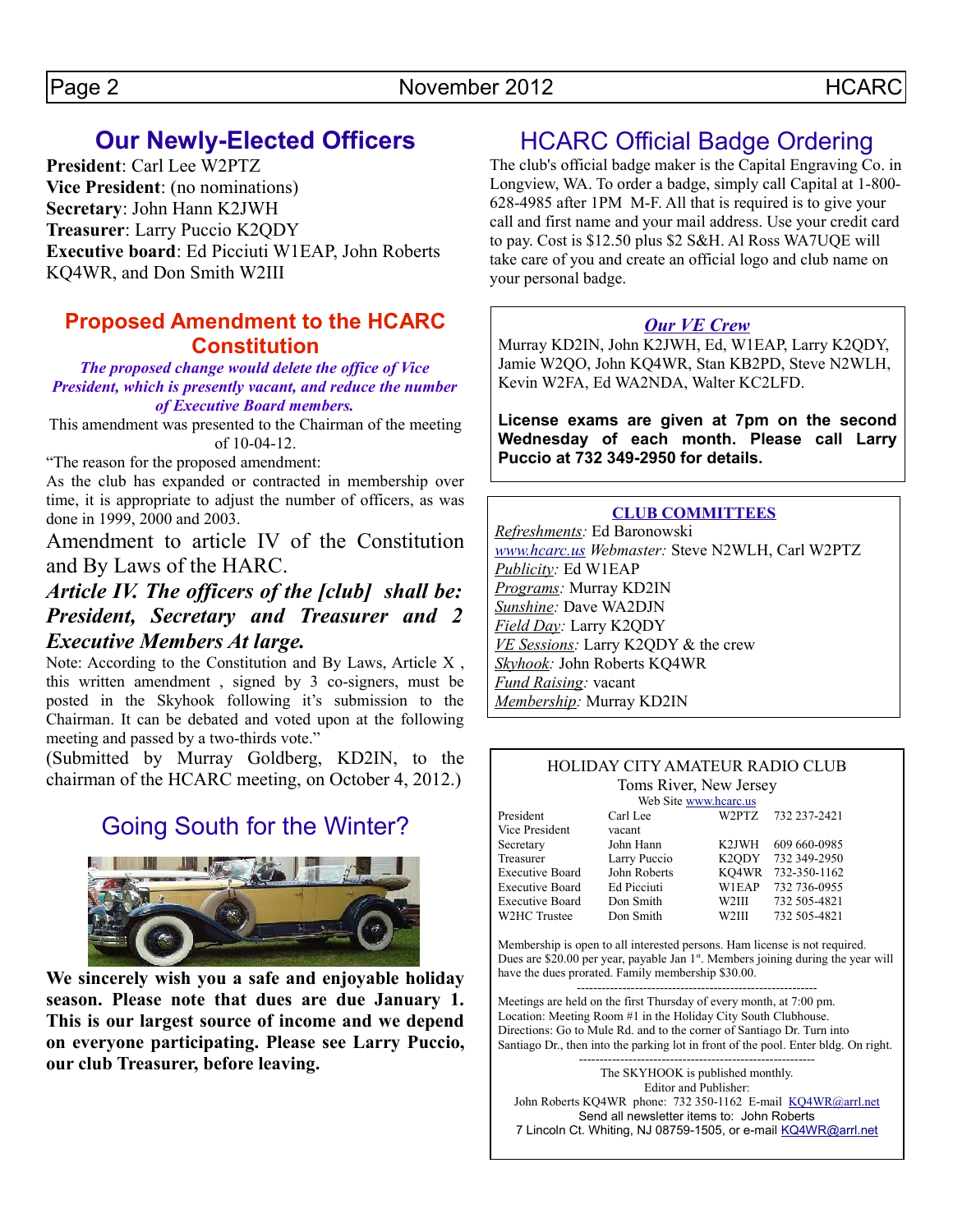## **Minutes of Last Month's Meeting**

October 4th, 2012

The meeting was called to order at 7:00 PM by Carl Lee, sec'y. Due to the absence of President Dave Ottenberg. John Hann served as acting secretary.

All members stood for the Pledge of Allegiance.

The members and guests present introduced themselves. There was a total of 15 in attendance.

The secretary's report for Sept..4th 2012 was read and accepted.

The treasurer's report will be held over to the next meeting due to the absence of Larry Puccio, Treasurer.

The floor was opened for a final nomination of officers for the 2013 Club Year. There were no additional nominations from those previously suggested. The nominations were: Carl Lee President, Larry Puccio Treasurer, and John Hann Secretary. By voice vote, the nomination were unanimously approved.

The Executive Board Members will be John Roberts, Don Smith and Ed Picciuti. John Roberts will do The SKYHOOK.

The next monthly VE session will be Wed. October 10th at 7 PM at the Holiday City Clubhouse.

Murray Goldberg brought up a petition for an amendment to our present Constitution. It will be posted in The SKYHOOK and debated and voted on at the next meeting.

The Club will get together for lunch with guests on Nov. 14th at the Fortune Buffet. The cost 10.00. all inclusive.

The Club broke for refreshments at 7:30pm and resumed at 7:50pm

After refreshments, Murray presented a great program on Our Lives Before Ham Radio. Seven members spoke of their various hobbies before and during their interest in ham radio.

The meeting was adjourned at 8:50pm

Respectfully submitted, John Hann Acting secretary

## **Dear Elmer , What's a Decibel ?**

 The **decibel** is a logarithmic unit of power **ratio**. The **number of decibels** is the *number of times* the power is **multiplied by 1.26 (approx).** 1.26x1.26x1.26 equals about 2, so **3dB** about **doubles the power**. **Each ten dB**'s **multiplies the power by 10**, so 43dB means a multiplication of 10 x 10 x 10 x 10 x 2 = 20000 times.

 Negative dB's divide, rather than multiply. For example, let's say there's 6dB gain in your antenna, 2dB loss in your transmission line, and 1dB loss in your antenna tuner. That adds up to a net gain of 3dB, so your Effective Radiated Power is about twice your transmitter output. Note that working in dB's avoids multiplying and dividing.

 Decibels can also indicate specific power levels by referring to a reference power level. For example, dBc means dB relative to carrier level, dBm is dB relative to one milliwatt, dBµ is dB relative to one microvolt.



## Got a question? Ask Elmer!

Elmer loves to help people get started in our fascinating hobby by answering questions, giving advice, explaining technical stuff, and sometimes even giving away free parts, books, etc. We won't print who it was that asked. Just send a "Dear Elmer" e-mail to [KQ4WR@arrl.net.](mailto:KQ4WR@arrl.net)

#### **Time and Date Conversion**

*On November 4, our clocks "Fall Back" to Standard Time, so to convert UTC to Eastern Standard Time, we'll be subtracting 5 hours. To change EST to UTC, add 5 hours. The UTC date advances at 7:00pm EST.*

### **DXpeditions**

*Nov 1 – Nov 9 ZL7A Chatham Islands 450mi SE of New Zealand*

*Nov 10 – Nov 22 PT0S St. Peter & St. Paul Rocks 614 mi NE of Natal, Brazil*